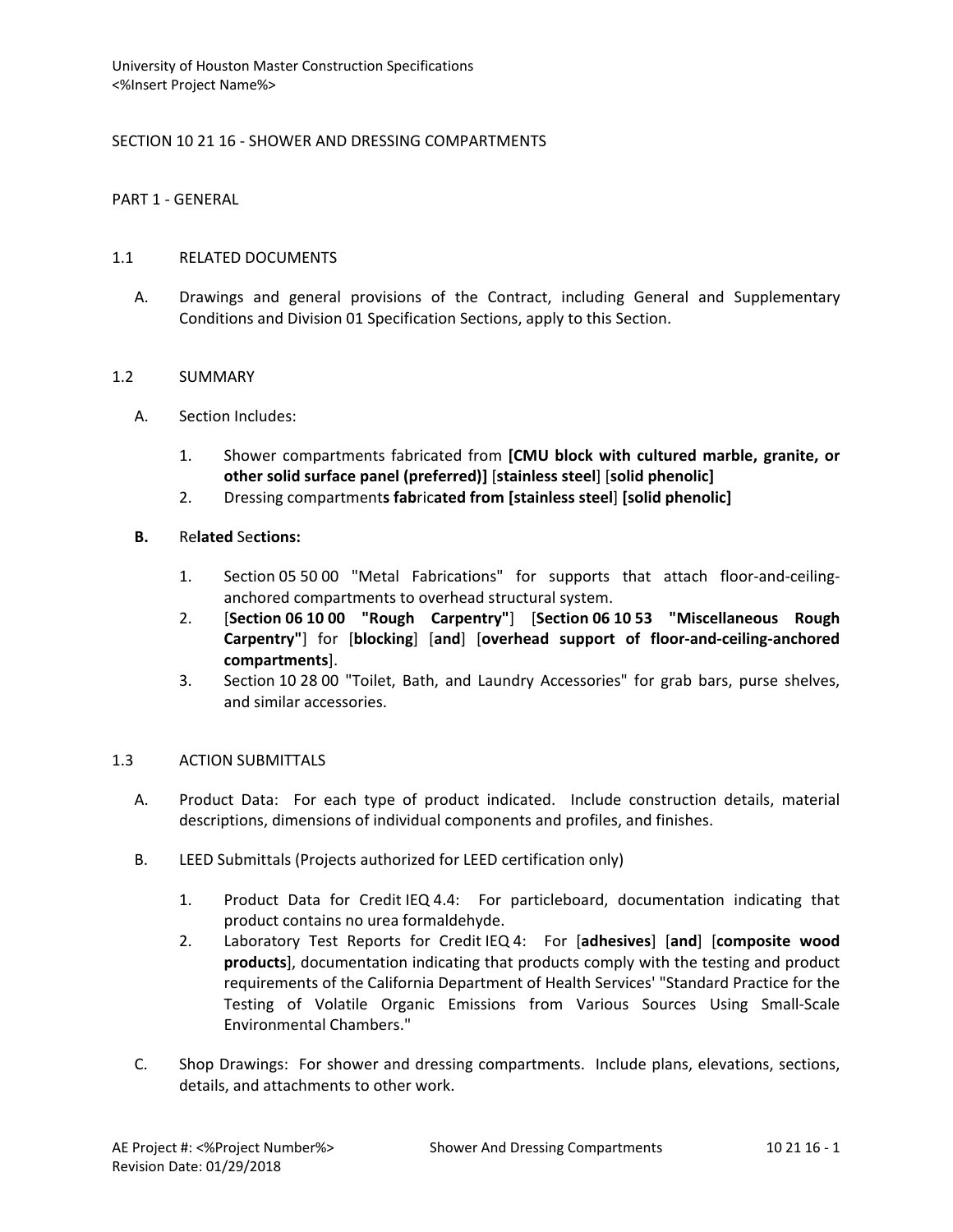- 1. Show locations of cutouts for compartment-mounted accessories.
- 2. Show locations of reinforcements for compartment-mounted grab bars.
- 3. Show locations of centerlines of drains.
- 4. Show[ **ceiling grid and**] overhead support or bracing locations.
- D. Samples for Initial Selection: For each type of compartment indicated. Include Samples of hardware and accessories for material and color selection.
- E. Samples for Verification: For the following products, in manufacturer's standard sizes unless otherwise indicated:
	- 1. Each type of material, color, and finish required for compartments, prepared on 6-inch- (152-mm-) square Samples of same thickness and material indicated for the Work.
	- 2. Each type of hardware and accessory.
	- 3. Curtain Fabric: 12-inch- (305-mm-) square swatch or larger as required to show complete pattern repeat, from dye lot used for the Work, with specified treatments applied. Mark top and face of material.

#### 1.4 INFORMATIONAL SUBMITTALS

A. Product Certificates: For each type of shower and dressing compartment, from manufacturer.

#### 1.5 CLOSEOUT SUBMITTALS

A. Maintenance Data: For shower and dressing compartments to include in maintenance manuals.

#### 1.6 QUALITY ASSURANCE

- A. Surface-Burning Characteristics: As determined by testing identical products according to ASTM E 84, or another standard acceptable to authorities having jurisdiction, by a qualified testing agency. Identify products with appropriate markings of applicable testing agency.
	- 1. Flame-Spread Index: [**25**] [**75**] [**200**] or less.
	- 2. Smoke-Developed Index: 450 or less.
- B. Regulatory Requirements: Comply with applicable provisions in [**the U.S. Architectural & Transportation Barriers Compliance Board's ADA-ABA Accessibility Guidelines**] [**and**] [**ICC/ANSI A117.1**] for shower and dressing compartments designated as accessible.

# 1.7 PROJECT CONDITIONS

A. Field Measurements: Verify actual locations of walls, columns, ceilings, and other construction contiguous with shower and dressing compartments by field measurements before fabrication.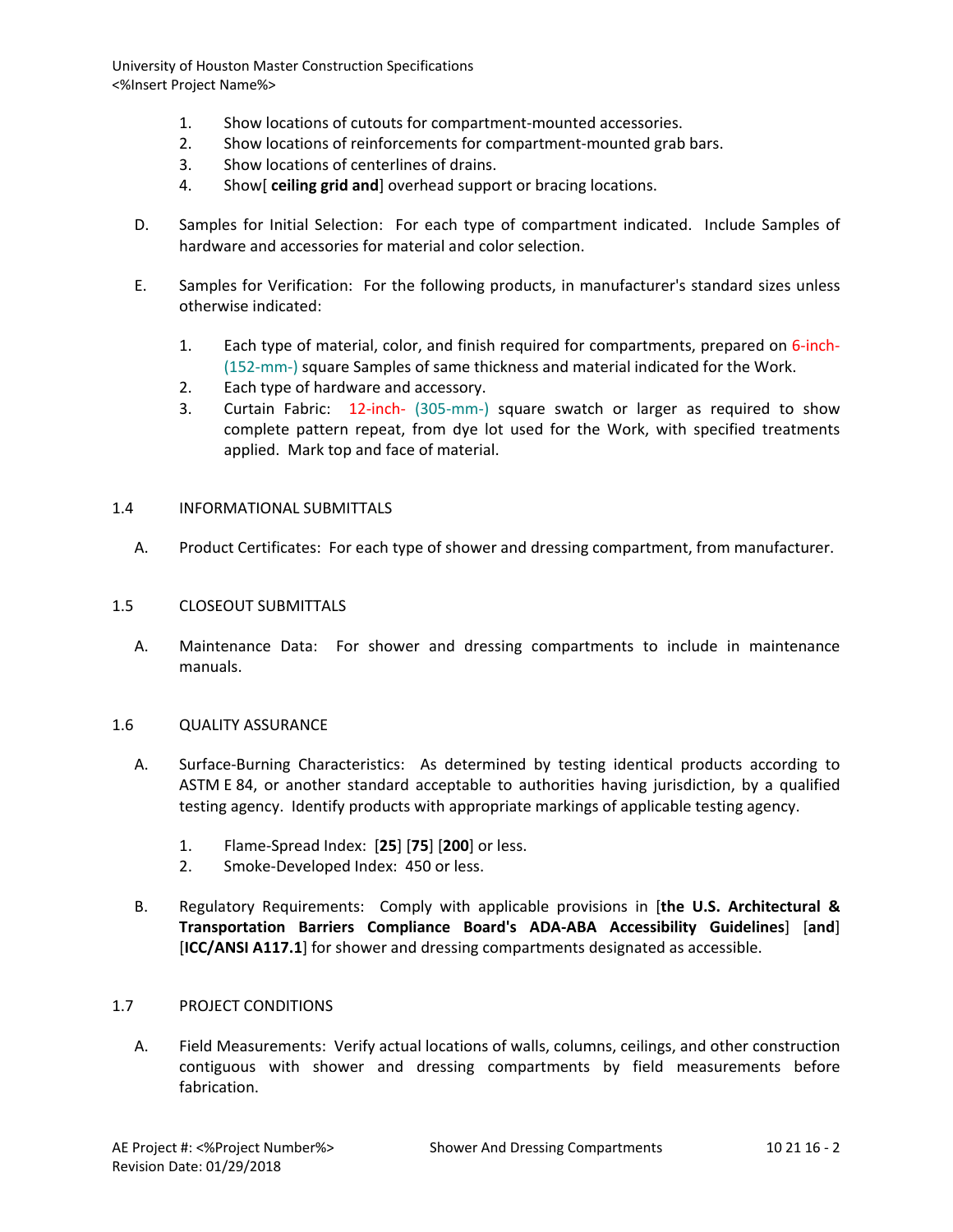PART 2 - PRODUCTS

- 2.1 MATERIALS
	- A. Aluminum Castings: ASTM B 26/B 26M.
	- B. Aluminum Extrusions: ASTM B 221 (ASTM B 221M).
	- C. Brass Castings: ASTM B 584.
	- D. Brass Extrusions: ASTM B 455.
	- E. Stainless-Steel Sheet: ASTM A 666, Type 304, stretcher-leveled standard of flatness.
	- F. Stainless-Steel Castings: ASTM A 743/A 743M.
	- G. Adhesives: Manufacturer's standard product that complies with the testing and product requirements of the California Department of Health Services' "Standard Practice for the Testing of Volatile Organic Emissions from Various Sources Using Small-Scale Environmental Chambers."
- **2.2** CMU BLOCK WITH CULTURED MARBLE, GRANITE, OR OTHER SOLID SURFACE PANEL COMPARTMENTS <**Insert drawing designation**> **[In Development: suggested components for shower compartments; use with fiber cement board ceiling. Pre-molded shower units may be used within restrooms only]**

#### 2.3 STAINLESS-STEEL COMPARTMENTS <**Insert drawing designation**>

- A. Manufacturers: Subject to compliance with requirements, provide products by one of the following :
- B. [Basis-of-Design Product:](http://www.specagent.com/LookUp/?ulid=619&mf=04&src=wd) Subject to compliance with requirements, provide partitions by General Partitions Mfg. Corp.; www.generalpartitions.com or comparable product by one of the following:
	- 1. [Global Steel Products Corp;](http://www.specagent.com/LookUp/?uid=123456792021&mf=04&src=wd) www.globalpartitions.com.
	- 2. Substitutions: See Section 01 25 00 Substitution Procedures.
- C. Configuration: As shown on Drawings.
- D. Enclosure Style: Overhead braced
- E. Panel and Pilaster Construction: Seamless metal facing sheets, pressure laminated to core material; with continuous, interlocking molding strip or lapped-and-formed edge closures and with corners secured by welding or clips and exposed welds ground smooth. Exposed surfaces shall be free of pitting, seam marks, roller marks, stains, discolorations, telegraphing of core material, or other imperfections.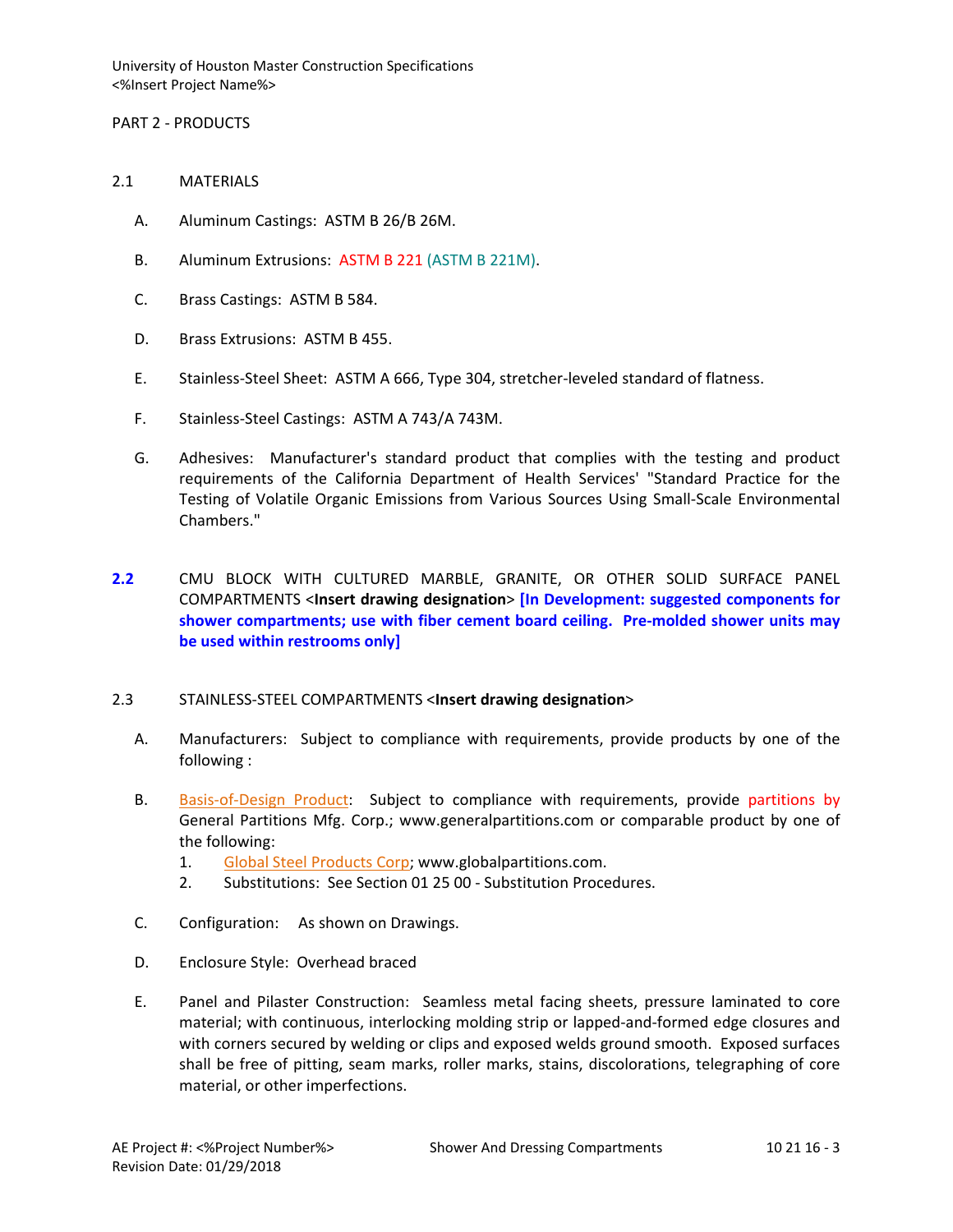- 1. Core Material: Manufacturer's standard, sound-deadening honeycomb of resinimpregnated kraft paper in thickness required to provide finished thickness of 1 inch (25 mm) for panels and 1-1/4 inches (32 mm) for pilasters.
- 2. Grab-Bar Reinforcement: Provide concealed internal reinforcement for grab bars mounted on compartments.
- 3. Tapping Reinforcement: Provide concealed reinforcement for tapping (threading) at locations where machine screws are used for attaching items to compartments.
- F. Door Construction: Match panels; 1-inch (25-mm) finished thickness.
- G. Facing Sheets and Closures: Stainless-steel sheet of nominal thicknesses as follows:
	- 1. Panels: Manufacturer's standard thickness, but not less than 0.031 inch (0.79 mm) [**0.038 inch (0.95 mm)**].
	- 2. Doors: Manufacturer's standard thickness, but not less than 0.031 inch (0.79 mm).
- H. Pilaster Shoes: Formed from stainless-steel sheet, not less than 0.031-inch (0.79-mm) nominal thickness and 3 inches (76 mm) high, finished to match hardware.
- I. Brackets (Fittings):
	- 1. Dressing-Compartment Brackets: Match toilet-compartment brackets specified in Section 10 21 13 "Toilet Compartments."
- J. Stainless-Steel Finish: Match stainless-steel toilet-compartment finish, specified in Section 10 21 13 "Toilet Compartments," on exposed faces. Protect exposed surfaces from damage by applying strippable, temporary protective covering before shipment.

# 2.4 PHENOLIC-CORE COMPARTMENTS <**Insert drawing designation**>

- A. Manufacturers: Subject to compliance with requirements, provide products by one of the following :
- B. [Basis-of-Design Product:](http://www.specagent.com/LookUp/?ulid=619&mf=04&src=wd) Subject to compliance with requirements, provide partitions by General Partitions Mfg. Corp.; www.generalpartitions.com or comparable product by one of the following:
	- 1. [Global Steel Products Corp;](http://www.specagent.com/LookUp/?uid=123456792021&mf=04&src=wd) www.globalpartitions.com.
	- 2. Substitutions: See Section 01 25 00 Substitution Procedures.
- C. Configuration: As shown on Drawings.
- D. Enclosure Style: Overhead braced.
- E. Panel and Pilaster Construction: Solid phenolic material consisting of solid phenolic-core panel with melamine facing on both sides fused to substrate during panel manufacture (not separately laminated) and with eased and polished edges. Provide minimum 3/4-inch- (19 mm-) thick pilasters and minimum 1/2-inch- (13-mm-) thick panels.
- F. Door Construction: Match panels; 3/4-inch (19-mm) minimum thickness.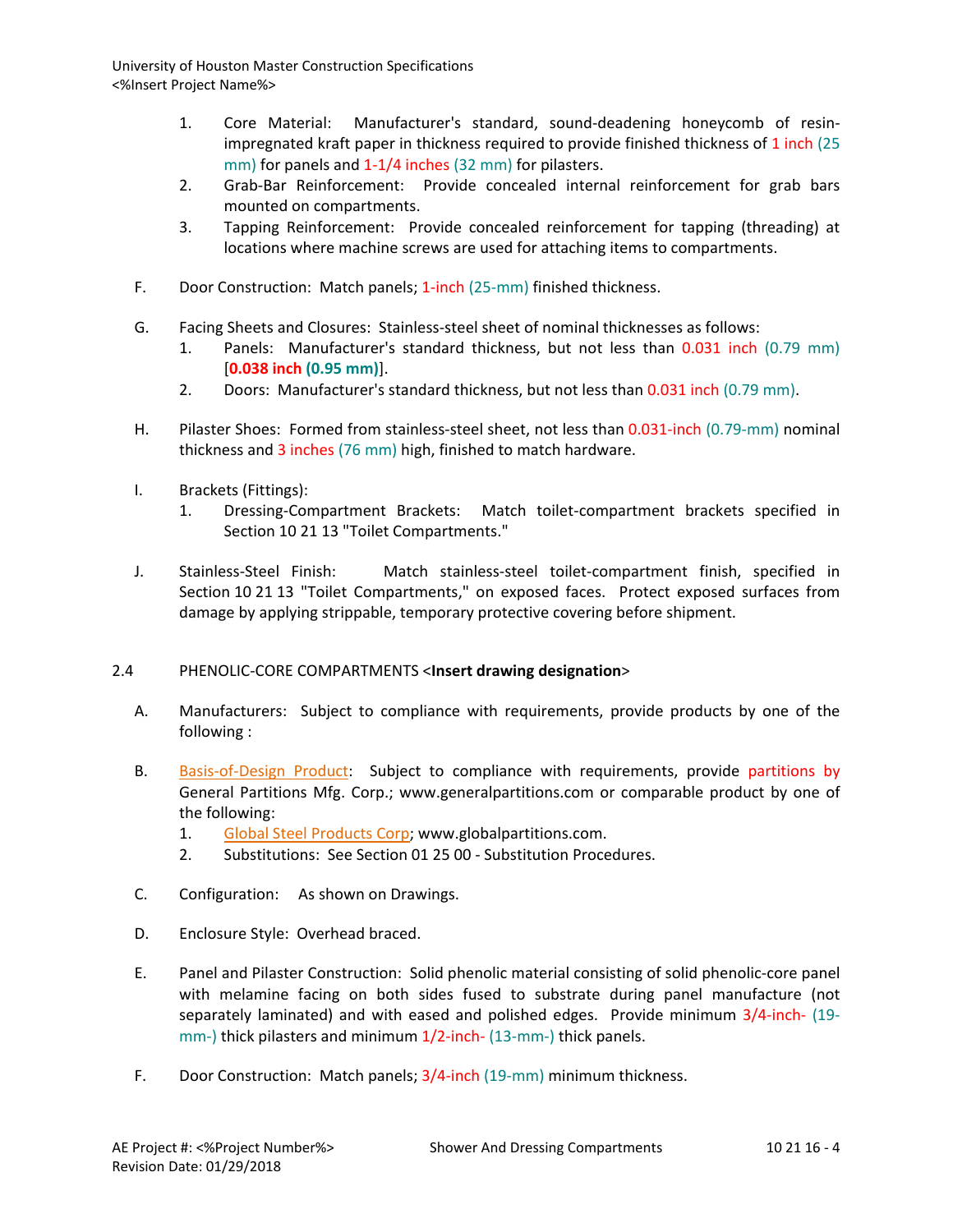- G. Pilaster Shoes: Formed from stainless-steel sheet, not less than 0.031-inch (0.79-mm) nominal thickness and 3 inches (76 mm) high, finished to match hardware.
- H. Brackets (Fittings):
	- 1. Dressing-Compartment Brackets: Match toilet-compartment brackets specified in Section 10 21 13 "Toilet Compartments."
- I. Phenolic-Core-Panel Finish:
	- 1. Facing Sheet Finish: [**One color and pattern**] [**Two colors and patterns**] in each room.
	- 2. Color and Pattern: Match phenolic-core toilet compartments specified in Section 10 21 13 "Toilet Compartments" with manufacturer's standard dark-color core .

# 2.5 ACCESSORIES

- A. Door Hardware and Accessories: Manufacturer's standard design, heavy-duty, operating hardware and accessories.
	- 1. Material: Stainless steel.
	- 2. Hinges: Manufacturer's standard, continuous, cam type that swings to a closed or partially open position .
	- 3. Latch and Keeper: Manufacturer's standard, recessed latch unit designed for emergency access and with combination rubber-faced door strike and keeper. Provide units that comply with regulatory requirements for accessibility at compartments designated as accessible.
	- 4. Clothing Hooks: Manufacturer's standard clothing hooks in each dressing compartment; include one combination hook and rubber-tipped bumper at in-swinging doors, sized to prevent door from hitting wall panel or compartment-mounted accessories.
	- 5. Door Bumper: Manufacturer's standard, rubber-tipped bumper at out-swinging doors.
	- 6. Door Pull: Manufacturer's standard unit at out-swinging doors that complies with regulatory requirements for accessibility. Provide units on both sides of doors at compartments designated as accessible.
- B. Overhead Bracing: Manufacturer's standard, continuous, extruded-aluminum head rail or cap with antigrip profile; in manufacturer's standard finish.
- C. Head Rail with Hooks: Manufacturer's standard, continuous, extruded-aluminum head rail or cap with curtain hooks running in concealed track; with antigrip profile; in manufacturer's standard finish.
- D. Curtain: Flame-resistant, [**polyester-reinforced vinyl fabric**] [**manufacturer's standard fabric**] <**Insert fabric**> that is stain resistant, self-sanitizing, antistatic, and antimicrobial; launderable to a temperature of not less than [**90 deg F (32 deg C)**] <**Insert temperature**>.
	- 1. Flame Resistance: Passes NFPA 701 tests when tested by a testing and inspecting agency acceptable to authorities having jurisdiction.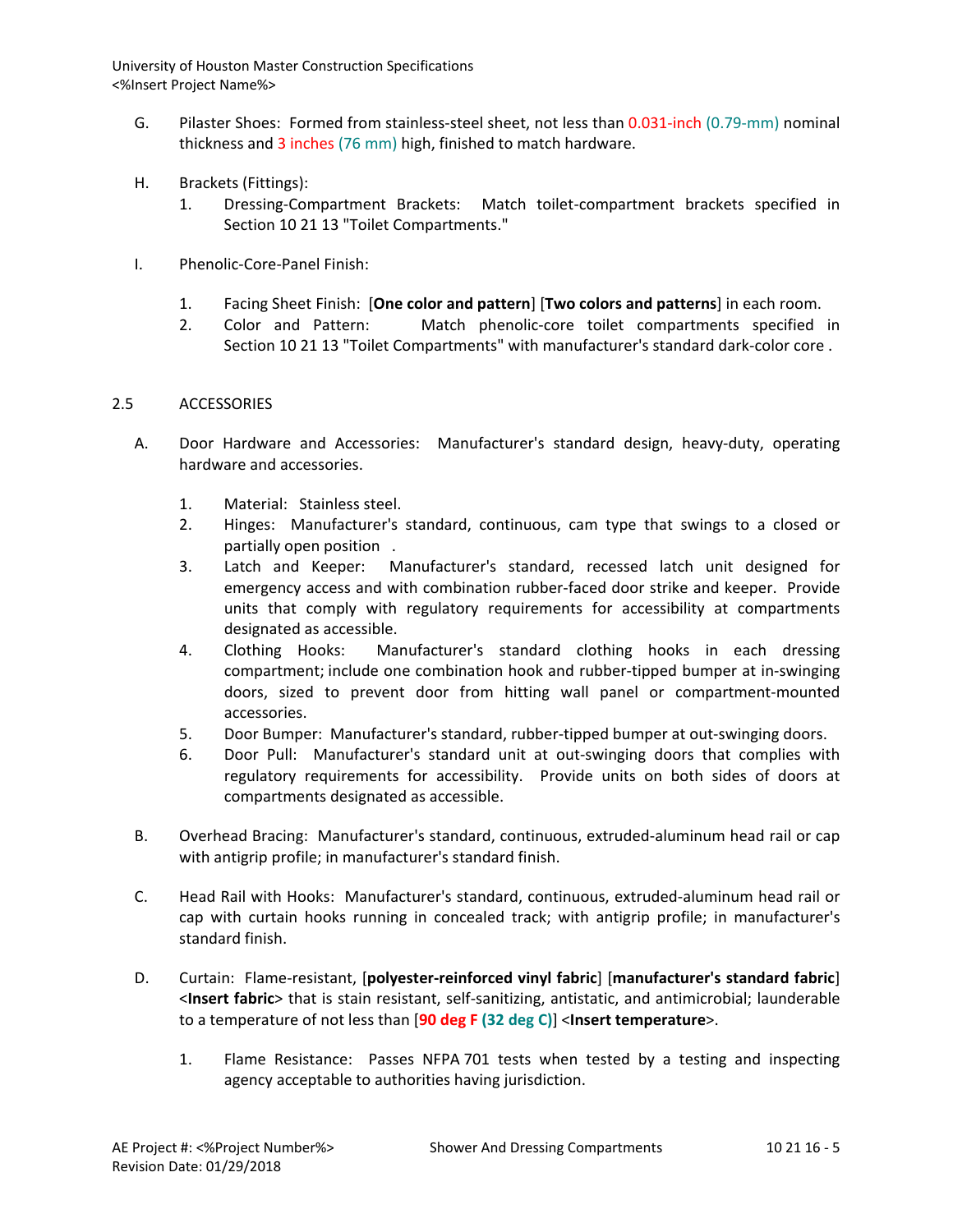- 2. Labeling: Identify fabrics with appropriate markings of applicable testing and inspecting agency.
- 3. Curtain Grommets: Two-piece, rolled-edge, rustproof, nickel-plated brass; spaced not more than 6 inches (152 mm) o.c.; machined into top hem.
- 4. Length: Where curtain extends to a floor surface, size so that bottom hem clears finished floor by not more than 1 inch (25 mm) and not less than  $1/2$  inch (13 mm) above floor surface. Where curtains extend to a shower-receptor curb, size so that bottom hem hangs above curb line and clears curb line by not more than 1/2 inch (13 mm).
- 5. Color and Pattern: Match Architect's sample .
- E. Soap Holder: [**Surface-mounted**] [**Recessed**], seamless [**stainless-steel**] <**Insert material**> soap dish.
- F. Seats: Manufacturer's standard, [**panel-mounted**] [**wall-mounted**] [**or**] [**floor-mounted**] benches.
	- 1. Material: [**Wood**] [**Solid phenolic**] [**Molded plastic**] [**Stainless steel**] <**Insert material**>.
	- 2. Operation: [**Fixed**] [**Folding**].
	- 3. Finish: [**As indicated by manufacturer's designations**] [**Match Architect's sample**] [**As selected by Architect from manufacturer's full range**] [**Match enclosure panels**] <**Insert finish**>.
- G. Anchorages and Fasteners: Manufacturer's standard, exposed fasteners of stainless steel, chrome-plated steel, or solid brass, finished to match the items they are securing; with theftresistant-type heads. Provide sex-type bolts for through-bolt applications. For concealed anchors, use stainless steel, hot-dip galvanized steel, or other rust-resistant, protective-coated steel.

# 2.6 FABRICATION

- A. Overhead-Braced Compartments: Provide manufacturer's standard, corrosion-resistant supports, leveling method, and anchors at pilasters and walls to suit floor and wall conditions. Provide shoes at pilasters to conceal supports and leveling method.
- B. Door Sizes and Swings: Unless otherwise indicated, provide 24-inch- (610-mm-) wide, inswinging doors for standard shower and dressing compartments, and 36-inch- (914-mm-) wide, out-swinging doors with a minimum 32-inch- (813-mm-) wide, clear opening for compartments designated as accessible.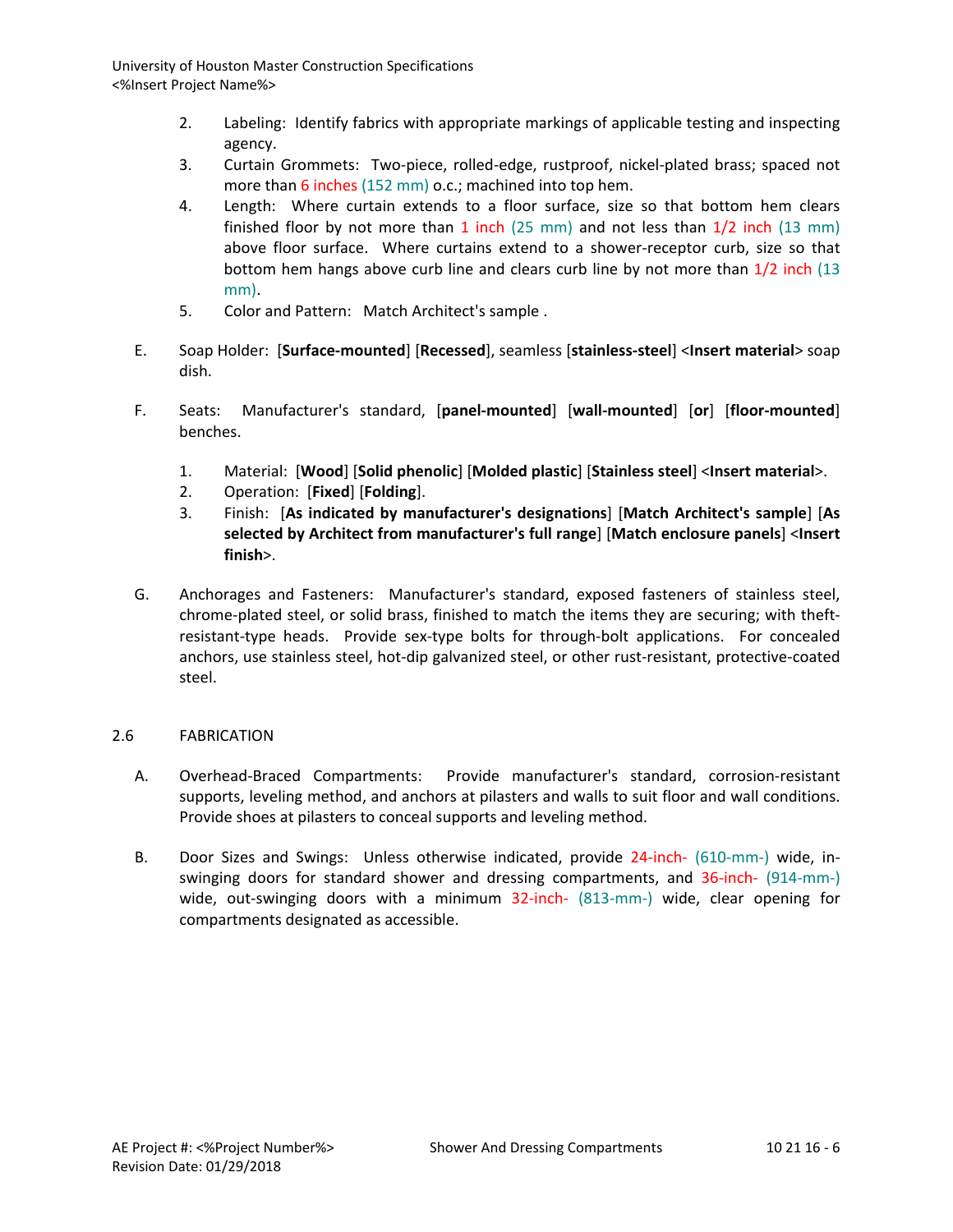#### PART 3 - EXECUTION

#### 3.1 INSTALLATION

- A. General: Comply with manufacturer's written installation instructions. Install compartments rigid, straight, level, and plumb. Secure compartments in position with manufacturer's recommended anchoring devices.
	- 1. Maximum Clearances for Dressing Compartment:
		- a. Pilasters and Panels: 1/2 inch (13 mm).
		- b. Panels and Walls: 1 inch (25 mm).
	- 2. Stirrup Brackets: Secure panels to walls and to pilasters with no fewer than [**two brackets attached**] [**three brackets attached at midpoint and**] near top and bottom of panel.
		- a. Locate wall brackets so holes for wall anchors occur in masonry or tile joints.
		- b. Align brackets at pilasters with brackets at walls.
- B. Overhead-Braced Compartments: Secure pilasters to floor, and level, plumb, and tighten. Set pilasters with anchors penetrating not less than 1-3/4 inches (44 mm) into structural floor unless otherwise indicated in manufacturer's written instructions. Secure continuous head rail to each pilaster with no fewer than two fasteners.[ **Hang doors to align tops of doors with tops of panels, and adjust so tops of doors are parallel with overhead brace when doors are in closed position.**]
- C. Floor-and-Ceiling-Anchored Compartments: Secure pilasters to supporting construction, and level, plumb, and tighten.[ **Hang doors and adjust so doors are level and aligned with panels when doors are in closed position.**]
- D. Curtains: Install curtains to specified length and verify that they hang vertically without stress points or diagonal folds.
- E. Shower Receptors: Install prefabricated shower receptors with drain gasket compression fit to outside diameter of waste pipe.

# 3.2 ADJUSTING

- A. Curtain Adjustment: After hanging curtains, test and adjust each track or rod to produce unencumbered, smooth operation. Steam and dress down curtains as required to produce crease- and wrinkle-free installation. Remove and replace curtains that are stained or soiled or that have stress points or diagonal folds.
- B. Hardware Adjustment: Adjust and lubricate hardware according to hardware manufacturer's written instructions for proper operation. Set hinges on in-swinging doors to hold doors open